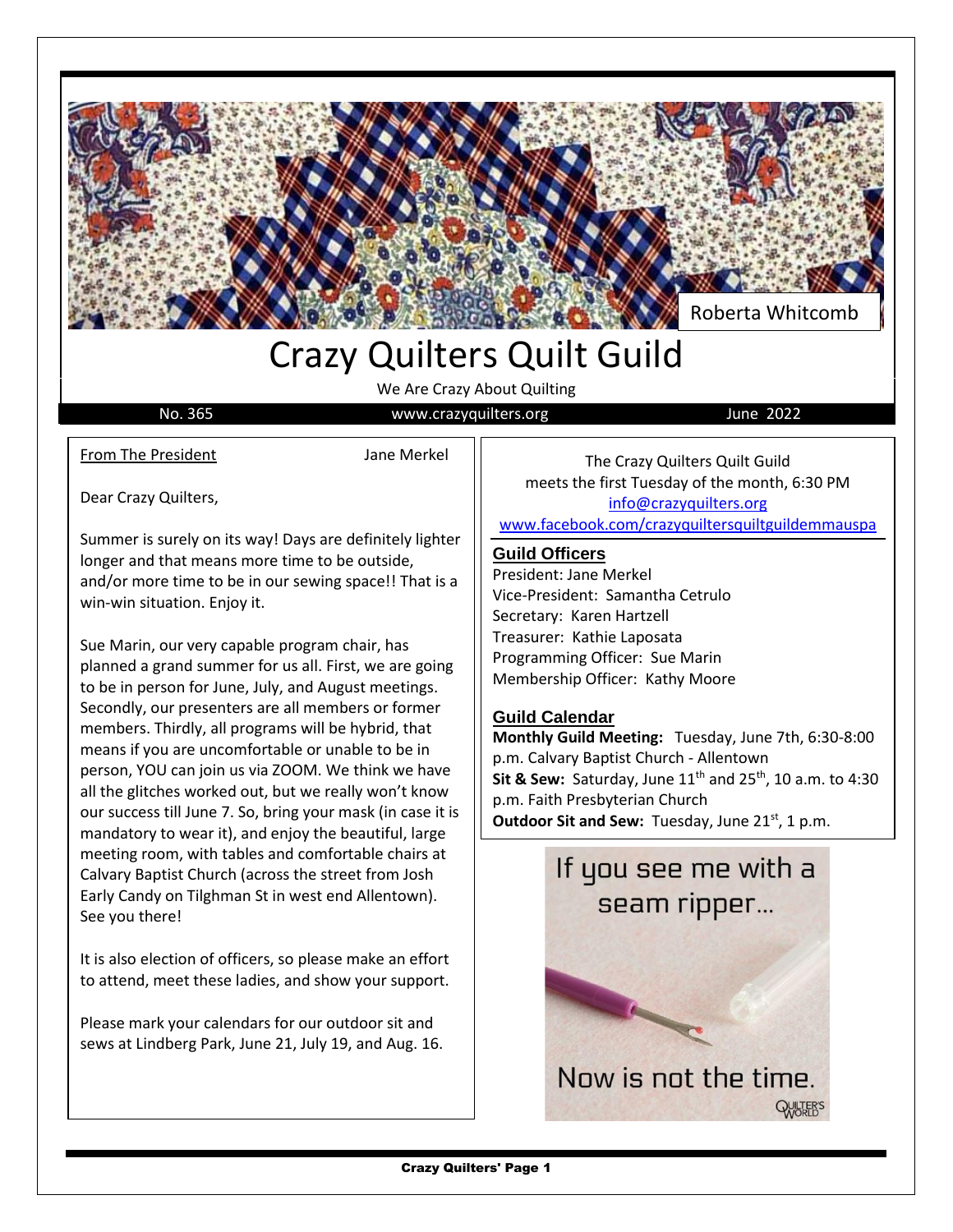#### **President's Message (continued)**

I am personally so grateful for the ladies of this guild who step up and lend a hand and do such a fine job at their designated positions, on the board and off the board. YOU make our guild the best it can be. Thank you!

Stay healthy, Stay well, Stay quilting,

Jane

**Nominating Committee** The Suzanne Nelson, Linda Anderson, Donna Gasser

The Nominating Committee is submitting the following roster of candidates for guild officers to be voted on by the membership at the June meeting.

> President: Donna Gasser Vice President: Vicki Pede Secretary: Nancy Ayers Treasurer: Pat Wolfe

Programs: Nicole Folino



Membership: Karen Hartzell and Linda Green

We would like to thank everyone who helped us during our search for candidates, most especially President Jane Merkel, who is tireless and always ready to graciously answer any email or call. And above all, thank you to the members who accepted the nominations and make it possible for the guild to continue.

#### **SPECIAL REMINDERS FOR UPCOMING JUNE 7 MEETING**

#### **LIBRARY**

Michele and company have evaluated books in our library. There is a large selection that will be put on sale at the June, July, and August meetings for the donation of \$1.00 for most selections. EXACT change is appreciated. They will come in small rolling suitcases, if you are willing to take one suitcase home and return to the next meeting, please step forward and let Jane know. Thanks!!

#### **GRAB BAGS**

Because the Macungie Flea Market was cancelled, we will make available to members the Grab Bags that were made to sell at that event. Most are priced at \$1.00, \$2.00 or \$3.00. Again, EXACT change would be helpful.

#### **NO FREE ITEM TABLE AVAILABLE AT THE JUNE 7 MEETING, DUE TO THE ABOVE EVENTS.**

#### **JUNE MEETING LOCATION**

CALVARY BAPTIST CHURCH, 4601 W. TILGHMAN ST., ALLENTOWN, PA. 18104 There are two entrances to the church parking lot off of Hausman Rd. (toward Luther Crest). You may find it easier to use the second entrance to enter, and the first entrance when leaving. Enter the building from the doors on the right (not the main entrance).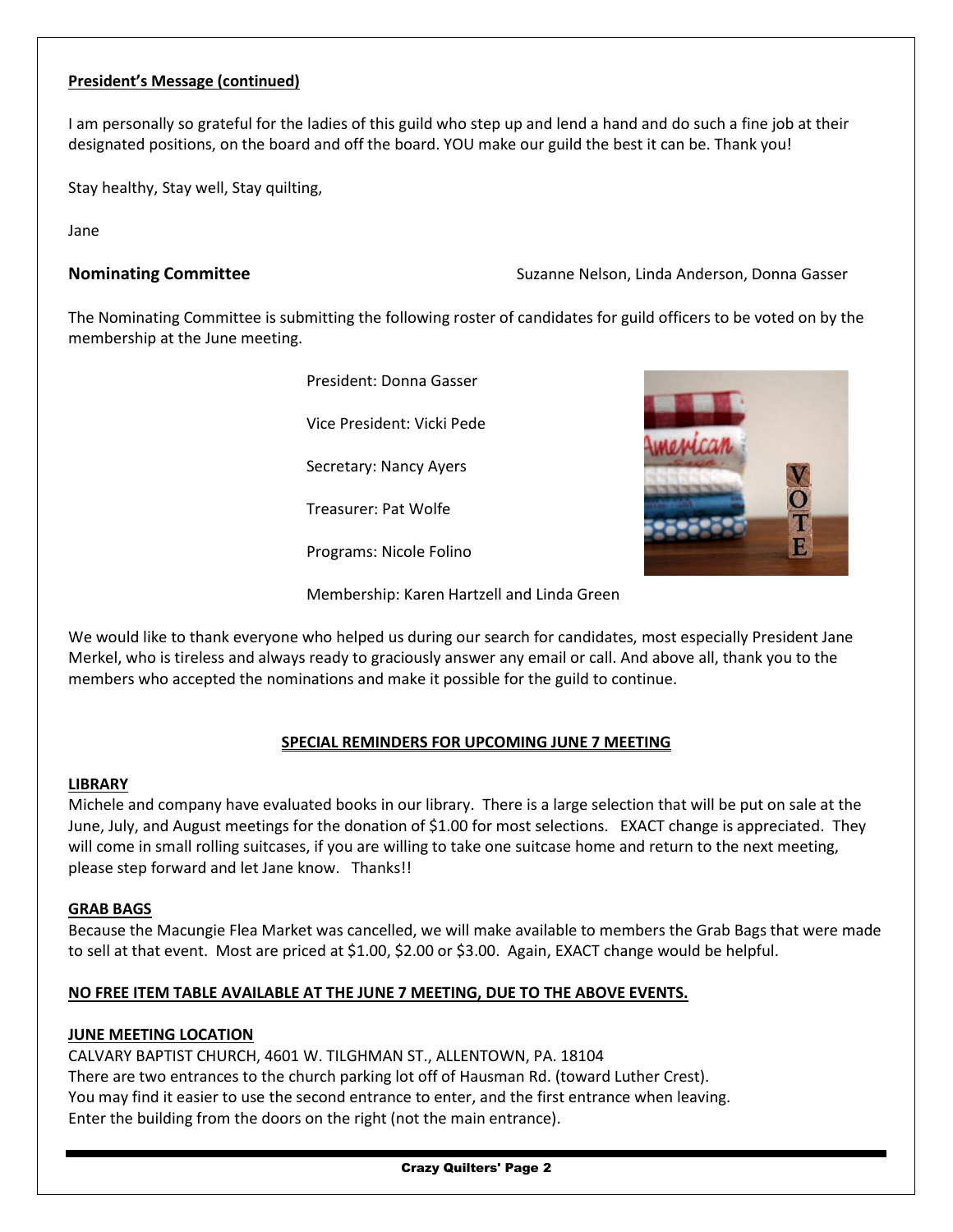#### **2021 – 2022 Program Review and Updates** Sue Marin

**May 3, 2022:** Thanks to Debbie Wendt for sharing the work of the Egyptian Tentmakers. And thanks to our members and guests who shared their own Tentmakers' quilts with us.

#### *NOTE: \*\*\* Our June, July and August meetings will be held at Calvary Baptist Church,*

#### *4601 Tilghman Street, Allentown, PA 18104 \*\*\**

**June 7, 2022:** Former Guild member, Julia Davidovich, will present "Begin with the End in Mind: Everything You Wanted to Know about Having Your Quilt Top Longarmed." As a thank you to all of you who sent work her way, Julie is offering this program to the Guild free of charge. It will be held at Calvary Baptist Church in Allentown, just off Tilghman Street. Julie prefers to do this one LIVE, but we plan to offer a hybrid meeting that evening, too. Julie will cover best practices for piecing your top, selecting your batting, thread and backing fabric as well as choosing quilt designs. She will also share some finished quilts. Brig a pen and paper to take notes! The Board members encourage you to come out and see the facility. Light refreshments (coffee, hot chocolate, water and pre-packaged snacks) will be served.



**July 5, 2022:** EPP anyone? Members Vicki Pede and Kathy Moore will do a program on English Paper Piecing. I can guarantee you will see and learn a lot more than Grandmother's Flower Garden! The program will present some EPP history, different shapes and ways of using them, as well as providing a small kit for members in attendance to make a flower that will be used to create a charity quilt. Join us live at Calvary Baptist Church in Allentown or online via Zoom.



**August 2, 2022:** Julie Borden, former guild president and coordinator of past Quilter's Studios, will present a fun trunk show on wool applique. She'll share many of her wool appliqued quilts and share with us what has consumed much of her time over the past 30 years.

\*\*\*Please note that in addition to our regular evening meetings, we will again meet at Lindberg Park on the third Tuesday of the month for summer get togethers. Mark your calendars for June 21, July 19 and August 16. We hope to see you there. Sessions begin at 1:00 PM.

Sue Marin Programming and Workshop Chairperson, 2020-2022

#### **Raffle Quilt Update Judy Walker Community Community Community Community Community Community Community Community Community Community Community Community Community Community Community Community Community Community Commu**

Just a reminder to everyone that the raffle tickets need to be returned with your check by the August meeting. This will give us the chance to get all the monies in this fiscal year and ready for the drawing in September. I will be at all the meetings and Sit n Sew gatherings if you want to drop off rather than send everything in the mail.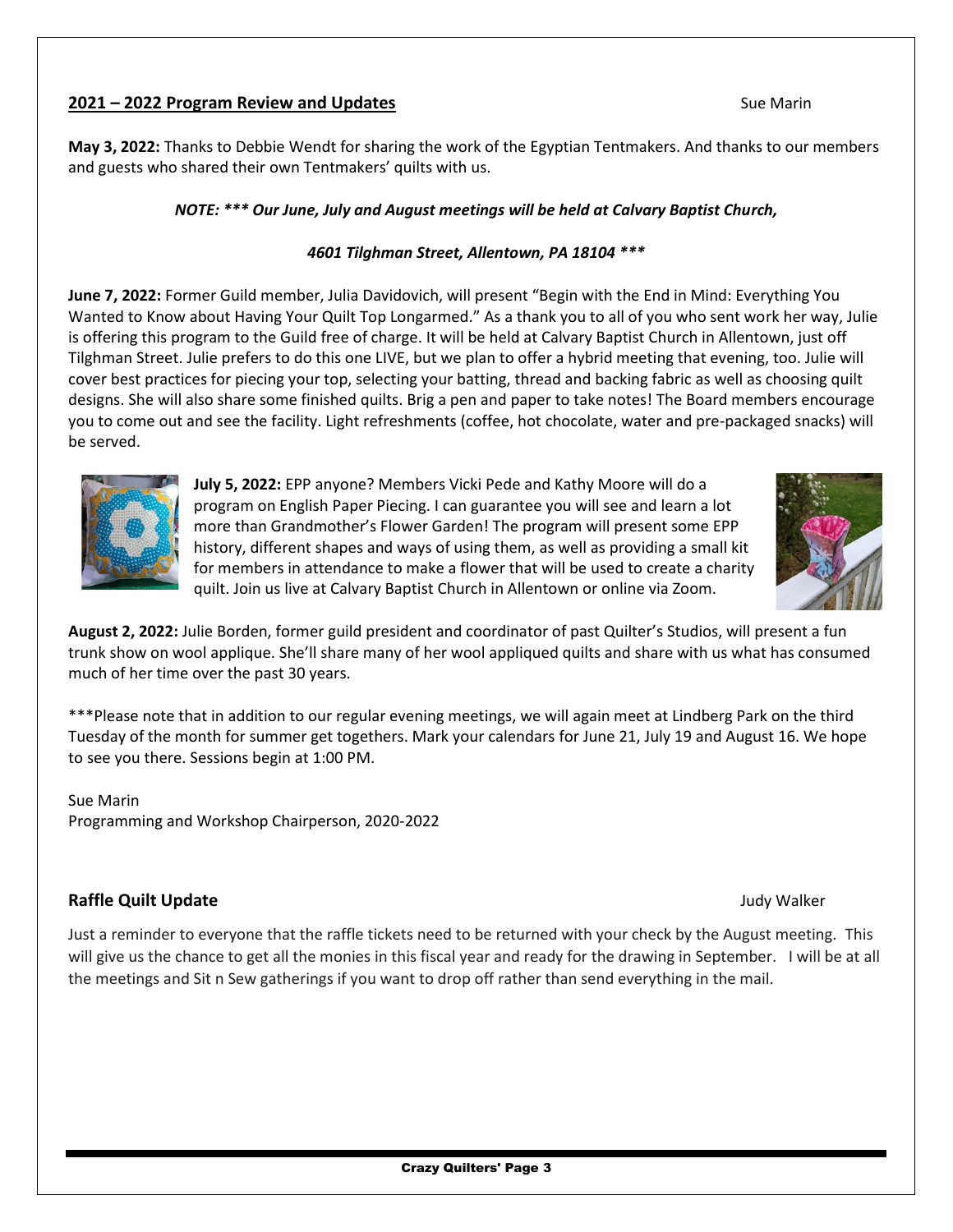#### **2022 Quilt Challenge -- It's Only Natural! Sue Marin & Karen Rush** Sue Marin & Karen Rush

#### Are you still looking for inspiration for this year's Challenge Quilt? Here are a few books that have an array of styles and techniques. Some were culled from our Library and may be for sale at our June, July, and August meetings. If someone else beat you to it, check your local library or perus[e www.thriftbooks.com.](http://www.thriftbooks.com/)

"Shoreline Quilts" Cyndy Rymer

"Watercolor Quilts" or "Watercolor Impressions" Margaret & Slusser

"Quilts from Nature" Joan Colvin



*Photo featured in the book "Gallery of Quilts"*

#### **Community Service Janet Yandrisevits & Mercedas Gurniak** Janet Yandrisevits & Mercedas Gurniak

After we get our gardens established, we may retreat indoors at times to seek cool relief as the weather heats up again. We hope this may get creative juices flowing and considering the many opportunities we have to show our community our talent and generosity. Placemats for Meals on Wheels, pillowcases for children and teens, quilts for Turning Point and Camp Erin (when held again), kennel pads for animal shelters, breast comfort pillows, flannel premie quilts for delicate babies, and completing a block or two for Quilts of Valor are all opportunities we have to showcase our gifts of treasure, time and talent.

A new opportunity is opening up also as we partner with Habitat for Humanity in providing a gift for the household, such as a throw size quilt, a wall hanging, a table topper or a table runner. We thank Suzanne Nelson and her husband for giving us this suggestion to help a very worthy organization that they have been involved with for some time.

Habitat for Humanity will be happy to accept table runners or table toppers or wall hangings for a TOTAL of 4 items in time for the completion of 4 homes by the end of summer. If you have any you would like to donate, please bring them to our in-person meetings in June, July or August, or contact us to make other arrangements. We thank Suzanne Nelson for making this connection for us.

We will be available at the in-person meetings in June, July and August, and can exchange supplies and collect any completed projects you may have. You can also contact either of us directly if you need another way to exchange.

We thank Kathie Laposata and Lorraine Bujnowski for their special efforts in spearheading projects to show support for the people of Ukraine. Funding from the Community Service budget is offered to help with expenses involved.

Please see the information provided by Kathie Laposata and Lorraine Bujnowski regarding suggested projects to show support for the people of Ukraine. We thank them for taking the initiative and responsibility to lead these efforts and hope you will participate if interested.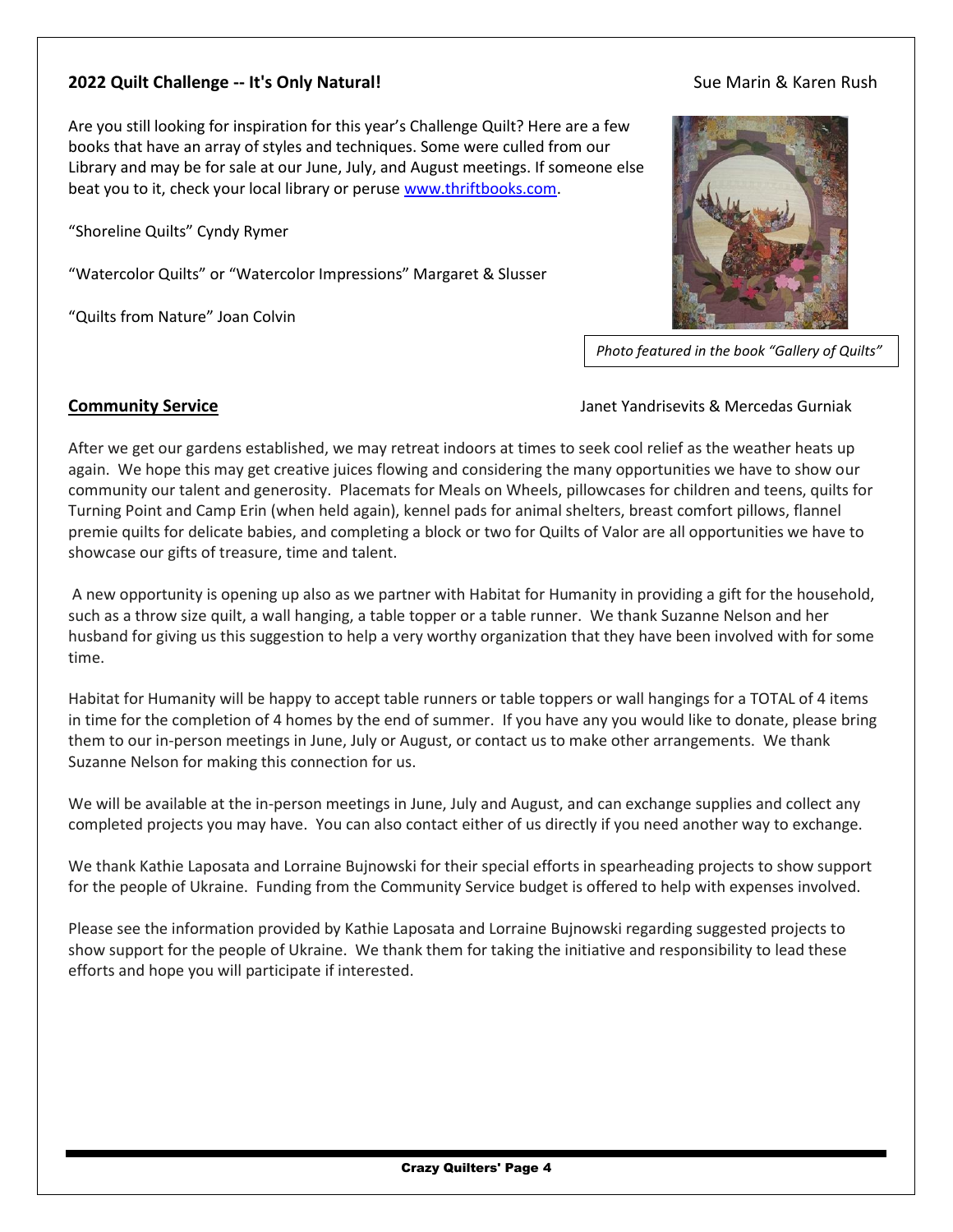Community Service has selected three ways our members might use our talents to help Ukrainian refugees.

**1. Make an 8-1/2 inch block in the colors of the Ukrainian flag.** Use any combination of blue, yellow or white in your fabric selection. Claudia Pfeil, an award-winning German quilter, is collecting 8-1/2 inch blocks that will finish to 8 inches in a quilt. She will arrange to have quilters assemble the blocks into quilts to be given to refugees. We currently have 12 blocks and will make the final collection at the June meeting.

#### **2. Make Pat Sloan's 'Quilters Stand for Ukraine' block using the directions here**:

We have 12 blocks and Kathie Laposata and Lorraine Bujnowski will complete a quilt with them. The quilt will be delivered to Lutheran World Relief, who will send it to Ukraine.

**3. Donate a finished quilt of any color to Lutheran World Relief.** This charity has an ongoing effort to send quilts to those in need. They are asking for quilts that are about 60 inches by 80 inches of any color or design except patriotic or religious. Give your quilts to either Kathie Laposata or Lorraine Bujnowski by our June 7 meeting. Here are the guidelines; Lutheran World Relief quilt [guidelines](https://lwr.org/ai_file_subscribe/file/3727)





### **Sit & Sew** Linda Wojciechowski



Mark your calendar for June 11 & 25, 10 a.m. to 4:30 p.m., at Faith Presbyterian Church, Emmaus. Bring your quilt project, sewing machine and quilting supplies, your lunch and a \$5 donation for the church. And don't forget an extension cord and light. An iron and ironing board are provided, but you may also bring a small iron for use at your station.

**Text or call me by noon the day before to reserve your spot,** and please be prepared to help set up and store tables. I look forward to seeing you there!

### **Show and Tell Show and Tell Lorraine Bujnowski**

What a nice Show & Tell we had in May with many members participating. Thank you to Julie Borden, Lorraine Bujnowski, Diana Campbell, Diana DeFanti, Kathie Laposata, Kathy Moore, Sandra Mugridge, Suzanne Nelson and Judy Walker for sharing their quilts with us.

The "dirty dozen" number for June will be 6.

Please remember to send your photos to Roberta Whitcomb, Nancy Scholz, and Lorraine Bujnowski. Due date for photos will be June 5.

### **Hospitality** Diana DeFanti

Coffee and hot chocolate will be back at the June meeting. Feel free to bring your own beverage. Individually wrapped snacks will be available to complement your beverage.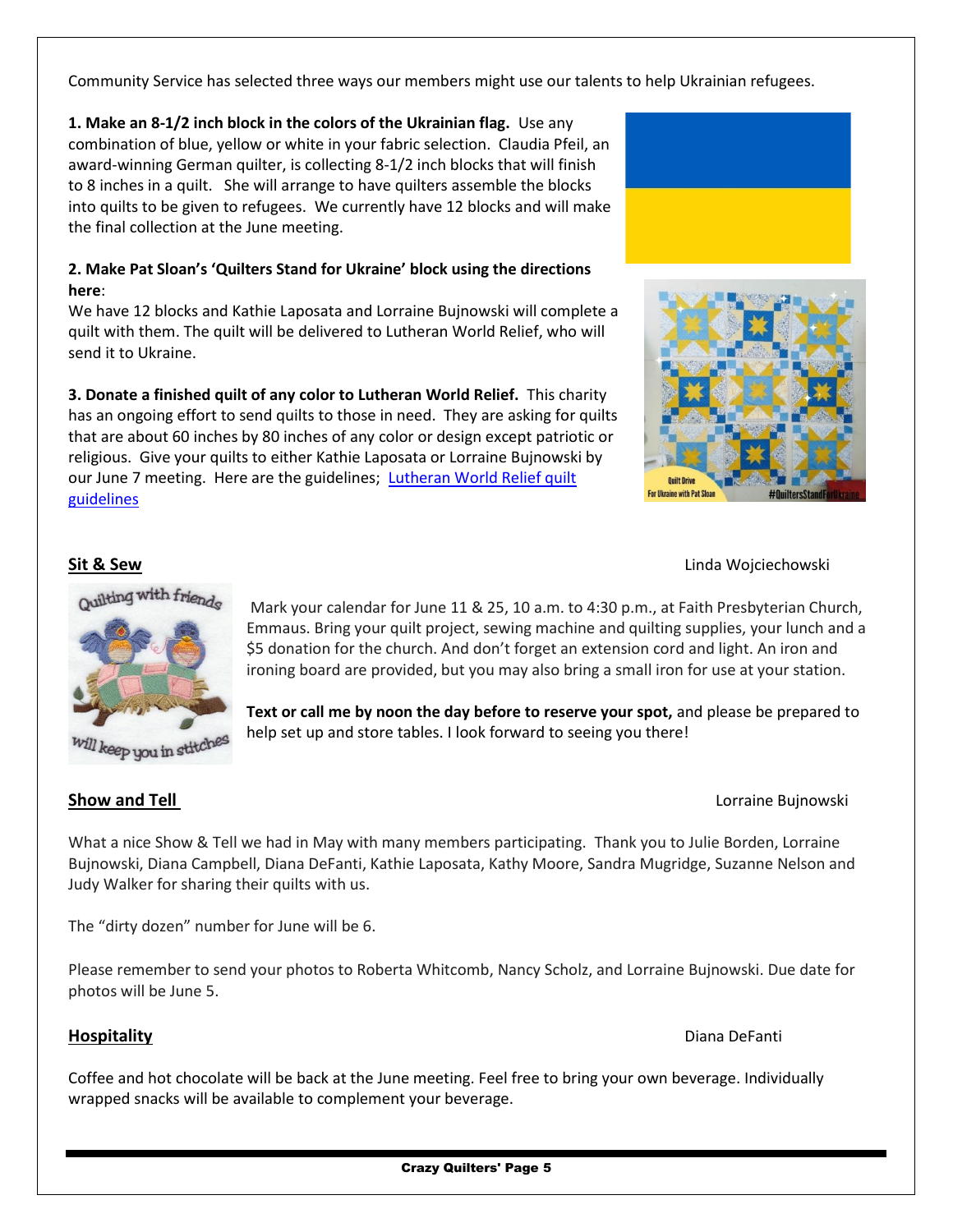#### **Sunshine and Shadows Jackie Leipert Jackie Leipert Jackie Leipert Jackie Leipert**

If you have any news you wish to share, contact me.

#### **Membership** Kathy Moore

For our May zoom meeting we had 44 members attend out of our total membership of 75. We also had a guest attend, Rose Valentine from Florida, who is Sue Marin's sister-in-law. I hope that lots of you will be able to attend in person for our June meeting on the 7th.





#### **Book Recommendation** Samantha Cetrulo **Samantha Cetrulo** Samantha Cetrulo

Summer is a good time to read a good book. Here are a couple selections from Sue Marin.

The first is a new book from our library that was never read. We culled it from the library, but I'd be willing to share it with others if they want to read it. The title is **"Mrs. Lincoln's Dressmaker"** by Jennifer Chiaverini. A former slave who bought her freedom by the skill of her needle. Elizabeth Hobbs Keckley went on the be Mary Todd Lincoln's dressmaker and friend. The story provides an intimate look into the workings of the White House and its members during the Civil War era.





The second novel is by Christina Baker Kline (author of "Orphan Train"). **A Piece of the World** is a fascinating story of Christina Olson and Andrew Wyeth. One gets a look at Christina's life before and after she becomes Wyeth's model for his iconic painting, *Christina's World*.

If anyone has any book reviews, please email me.

### **Committee Chairs**



**Challenge**: Sue Marin and Karen Rush **Community Service**: Janet Yandrisevits and Mercedes Gurniak **Communication Chain**: Diane Pesola **Historical**: **Hospitality**: Diana DeFanti **Library**: Michele McLaughlin and Dawn Martrich **Newsletter**: Karen Rush **Publicity**: Linda Wojciechowski **Quilters Studio**: Julie Borden **Retreat**: Sandy O'Conner **Show and Tell**: Lorraine Bujnowski and Roberta Whitcomb **Sit & Sew**: Linda Wojciechowski **Sunshine and Shadows**: Jackie Leipert **Website**: Nancy Scholz